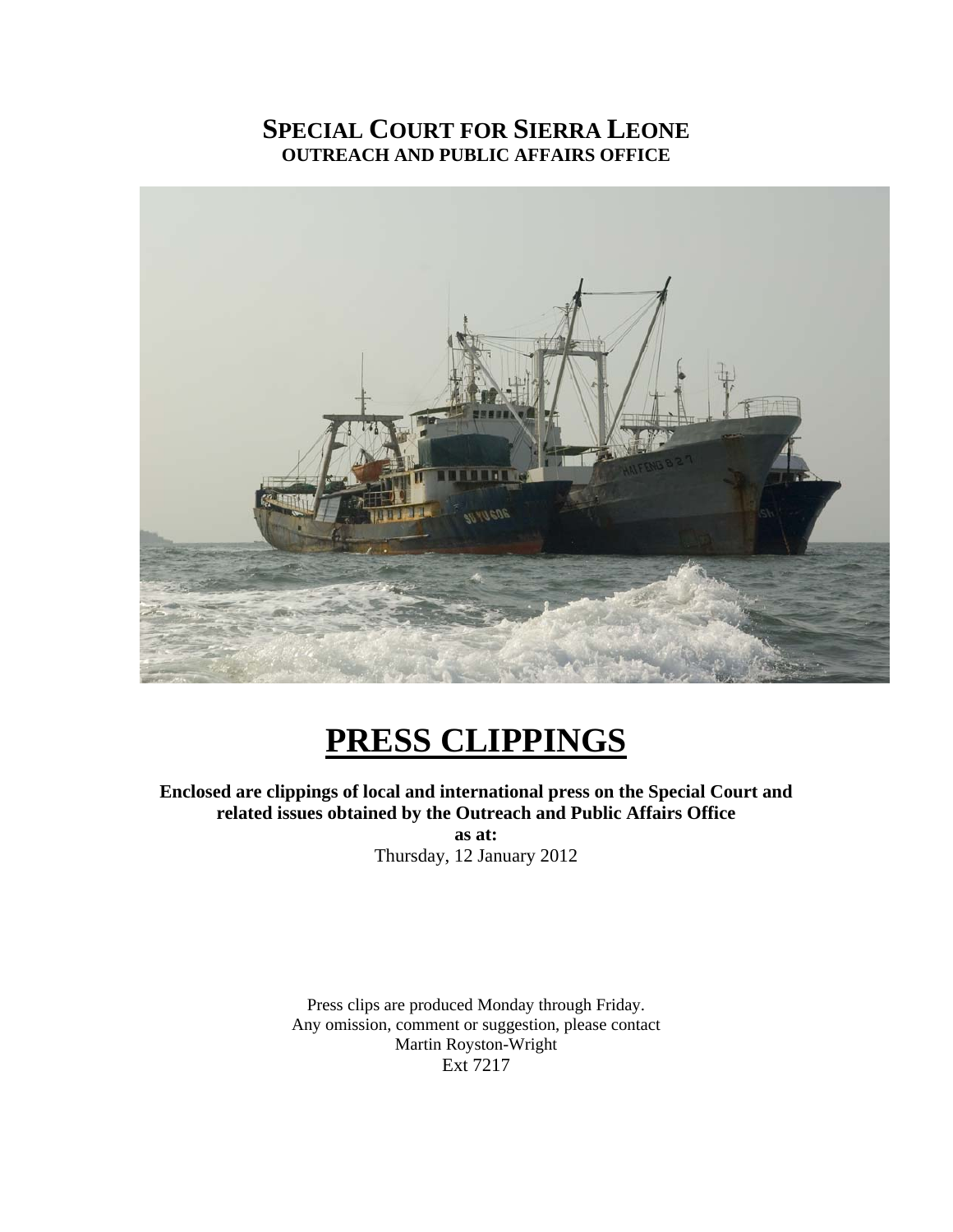| <b>International News</b>                                          |           |
|--------------------------------------------------------------------|-----------|
| Julia Sebutinde: The Making of a World Court Judge / New Vision    | Pages 3-4 |
| Taylor Linked to Jewel's Defeat / The New Dawn                     | Page 5    |
| Senegal Rejects Hissene Habre's Extradition to Belgium / BBC       | Page 6    |
| Rwanda Genocide: Kagame 'Cleared of Habyarimana Crash' / BBC       | Pages 7-8 |
| Monitors: Latest Judge Conflict Hampers Justice / Voice of America | Page 9    |
|                                                                    |           |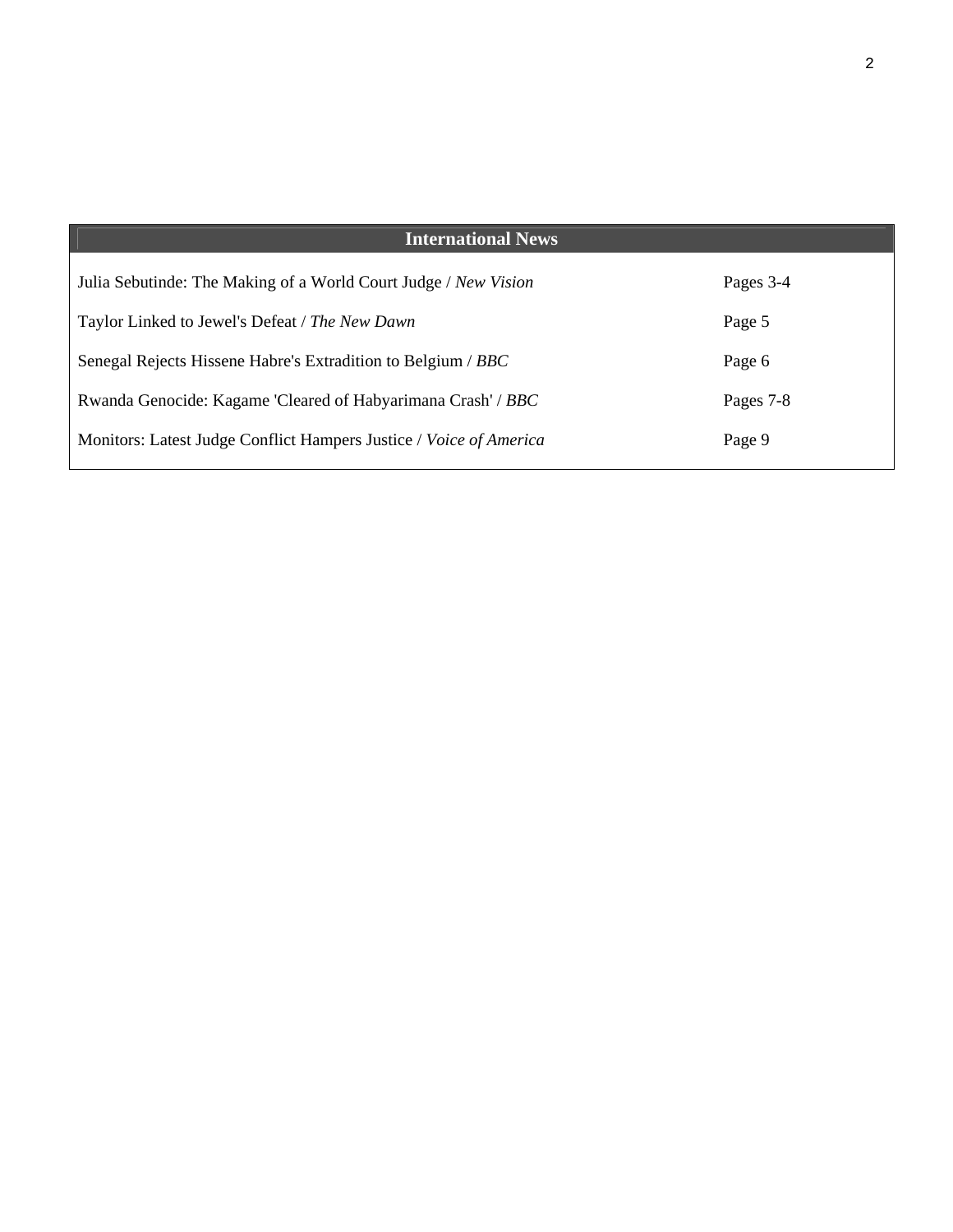## New Vision (Uganda) Wednesday, 12 January 2012

#### **Julia Sebutinde: The making of a World Court judge**

#### By Edna Mubiru

 She had hopes, dreams and ambitions. But, as a young lawyer sitting in a cubicle in Parliament listening to MPs debating, Julia Semambo Sebutinde never imagined she would one day be a judge in the International Court of Justice.

 She had no idea that the out-of-sight job she took in the 1979 with the Attorney General's office would be her springboard into international judicial practice.

 "I was working under the Office of the first Parliamentary Council. Our work then was to listen to the MPs debate on issues, analyse the debates and then draft laws out of what they had said," she says.

 After that, the drafts would be taken back to Parliament and looked over by the legislators, fine-tuned and passed into laws.

 "My listening, analytical and writing skills came in handy. Seeing a bill you had drafted being passed into law was rewarding," she says. It did matter that s he was earning a paltry sh1,790 per month, but the skills she gained on the job were more important than the money.

 "I have always set out to spend at least 10 years on a job to learn as much as possible from it to take the skills into the next job. The money I earned then was little but I baked to make an extra income," she adds.

 As other civil servants left their coats hanging on their chairs and went out to make more money on government time, Sebutinde stayed back and covered for them. For 13 years, she prayed for bigger opportunities. Her prayer was answered in the form of a scholarship for a masters degree at the University of Edinburgh.

 She graduated in 1991 and joined the ministry of the commonwealth in the UK. She was later sent to the ministry of justice in Namibia, which needed support because the country had just attained independence.

Then came her appointment as a Uganda High Court Judge in 1996.

 "When I was appointed, I wondered how I would pull off the job with no experience on that side of the bench. Justice

 Samuel Wako Wambuzi, who was the chief Justice then, told me I could do the job because I had all the skills required on the job," she says.

It turned out that her job drafting bills and her work in the UK and Namibia had not gone unnoticed.

 "I am a good listener, analytical and I write well. Justice Wambuzi told me I just had to apply those skills on the other side of the bench. And that is much of what I do. When you have two good lawyers, they can be persuasive. So you go back and analyse and see what the law says about their arguments and write your judgement," she adds.

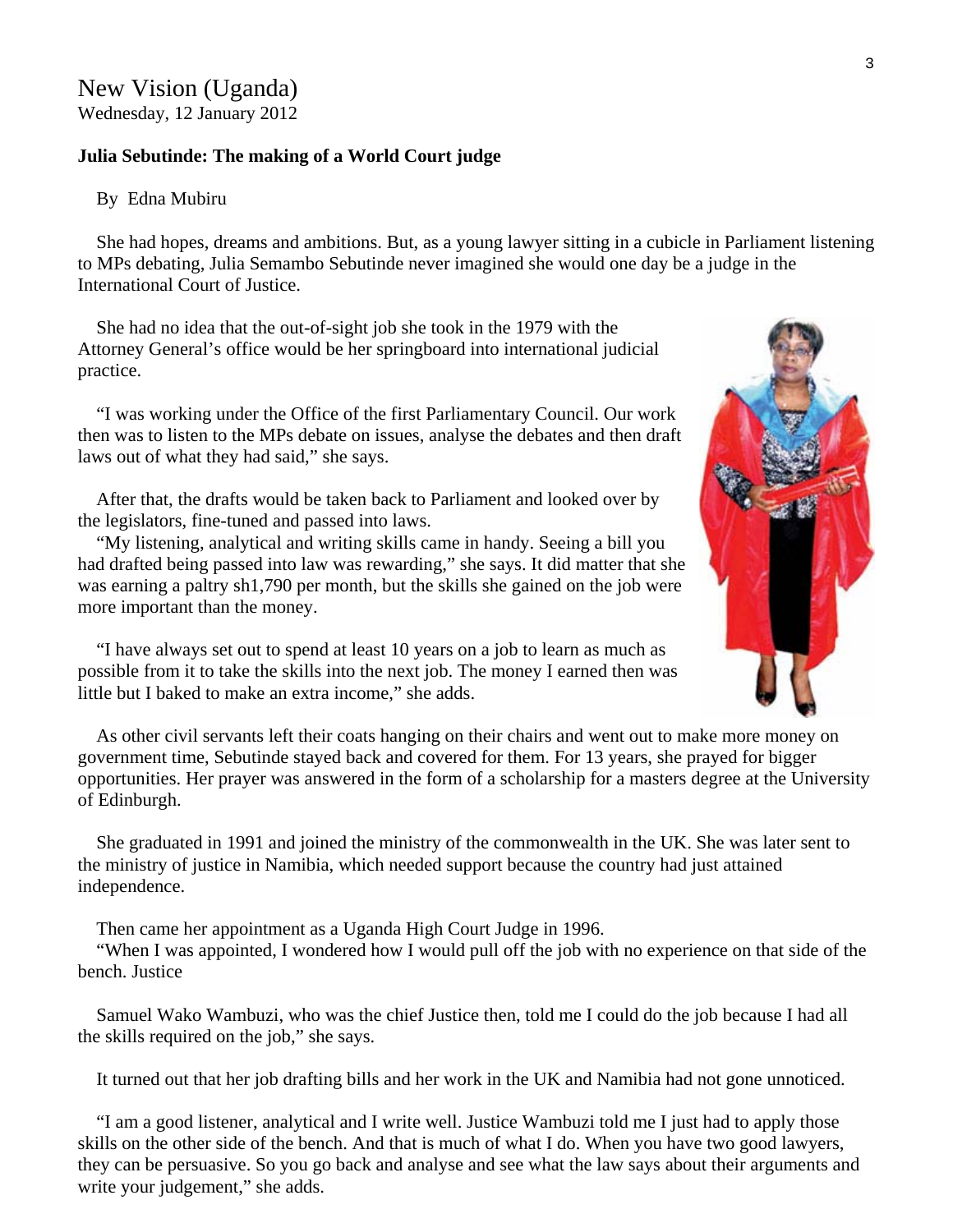Before long, Justice Sebutinde's name and work were on everyone's lips. Corrupt officers in the Police, Army and Uganda Revenue Authority had reason to tremble because of the inquiries into their operations.

 The Sebutinde Commission is one of the most publicised commissions of inquiry in Uganda's judicial past.

 In 2005, she was appointed, to the Special Court on Sierra Leone, a war tribunal, established by the UN.

 She was later appointed the Presiding Judge in Courtroom II, which was hearing the case against former Liberian leader, Charles Taylor and nine others. The court is handling the last case and her work there will be done by February.

#### **Julia at a glance**

 Born to Moses Kibuuka Semambo and Idah Semambo Married to John Sebutinde, they have two daughters Studied at Lake Victoria Primary School; Gayaza High School for O'level and Kings College Buddo for A'level **Qualifications:** 

 Attained a Bachelor of Laws Degree from Makerere University Diploma in Legal Practice from the Law Development Centre Master of Laws from the University of Edinburgh in 1991 Got an honorary doctorate from the University of Edinburg in 2009

#### **Doing Uganda proud**

 Justice Julia Sebutinde was recently elected into the International Court of Justice (ICJ), which sits in The Hague. The election process is rigorous because it is countries that vote and not individuals.

 Since it was established, the court has had 15 judges, most of whom were men. Judge Sebutinde won absolute majorities in the Security Council and General Assembly to beat Sierra Leone's Abdul Koroma.

 In its 60-year-history, only three women have held places at the ICJ. Justice Sebutinde is the fourth woman and first African woman to be elected there. Rosalind Higgins, a Briton who completed her term in 1995, was the first woman in the ICJ.

 "This position is not just about me, it is a country position," she says. The electoral process proves this. All the candidates up for election are well-qualified but it is their country relations that give them the extra push.

 "I started my campaign to be elected into the ICJ about two years ago. I had to approach various countries to show them that I am fit for the job. However, as an individual I can only go so far. The Ministry of Foreign Affairs had to come in and even the President had to liaise with other heads of states to see how they would vote."

Justice Sebutinde starts her nine-year term at the ICJ in February.

 "Getting to this point has been a combination of diligence and recognising opportunities. It does not matter where, when or to what family one is born. We are all presented with opportunities and the only challenge is grabbing them and making the most of them," she concludes.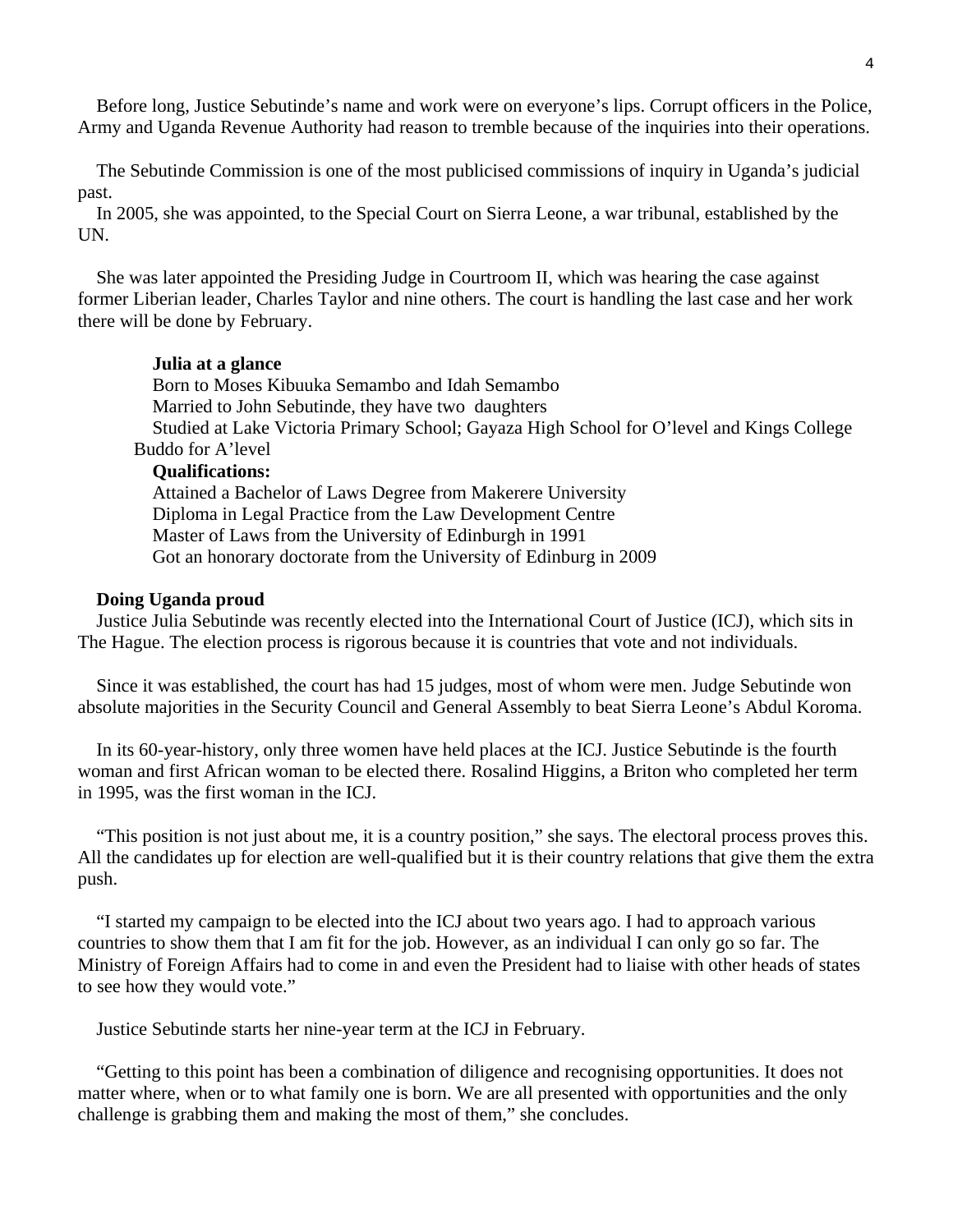#### **Taylor Linked to Jewel's Defeat**

#### E. J. Nathaniel Daygbor

Former President Charles Taylor may be far away from Liberia, but there are indications that he still has some level of influence on politics here, this paper has gathered.

According to report, Mr. Taylor, currently in The Hague, awaiting verdict from the Special Court of Sierra Leone, instructed senators-elect from his ex-ruling National Patriotic Party or NPP to cast their ballots against his ex-wife, Senator Jewel Howard-Taylor, during Monday's election for the Pro-tempore post in the Senate.

Senator Taylor lost the Pro-tem post to Senator Gbezongar Findley of Grand Bassa County by 14 to 15 votes.

Taylor is said to have given the mandate on the basis that Sen. Jewel Taylor was among the first members of the opposition bloc, who congratulated President Ellen Johnson Sirleaf on her re-election.

The Bong County Chairman of the NPP Marvin Cole, made the revelation Tuesday at the Capitol Building when he explained that before the ballots were cast on Monday in the Senate, Bomi County Senator Sando Johnson, publicly announced that he has received instructions from Mr. Taylor not to vote for Senator Taylor because she was the first from the opposition to have congratulated President Sirleaf on her re-election.

Cole quoted Sen. Johnson as saying Taylor pointed out that Jewel's action put the lives of thousands of Liberian youths, who protested the results of the presidential election at risk, and that her decision did not represent the interest of the NPP. Speaking to this paper Tuesday, Cole said it is unfortunate and dangerous for Taylor to still be melting in Liberian politics.

He pointed out that Taylor's action could undermine Liberia's young democracy, which millions of dollars have been spent for by sitting in the Netherlands and attempting to remote control members of the Liberian Legislature, particularly those from his National Patriotic Party, describing the move as a sad day for Liberian politics.

However, Senator Sando Johnson has categorically denied the allegation, terming it as baseless, unfounded, and is only intended to smooth the sour relationship between Sen. Jewel Howard Taylor and President Sirleaf. Johnson said for a week now, he has not spoken with Mr. Taylor, neither his Nigerian wife nor his lawyer.

"This thing is total lie only intended for Sen. Taylor and followers to gain popularity with President Sirleaf at my expanse, because I have not spoken with the Chief, his Wife nor his lawyer. Now, how possible will that be for me, I, Sando Dazoe Johnson, to had received instructions from Taylor not to vote for our standard bearer, and I am the vice chairman for the NPP", he questioned.

According to the Bomi County Senator, the six senators, who overwhelming won on the ticket of the NPP during the October 11 elections, voted for Senator Taylor.

"The reason she did not win is that, she did not lobby well and she should be very grateful for the 14 votes she obtained; that made the election comparative", he concluded. But hours later, the Sen. Johnson called requesting that the story be put on hold.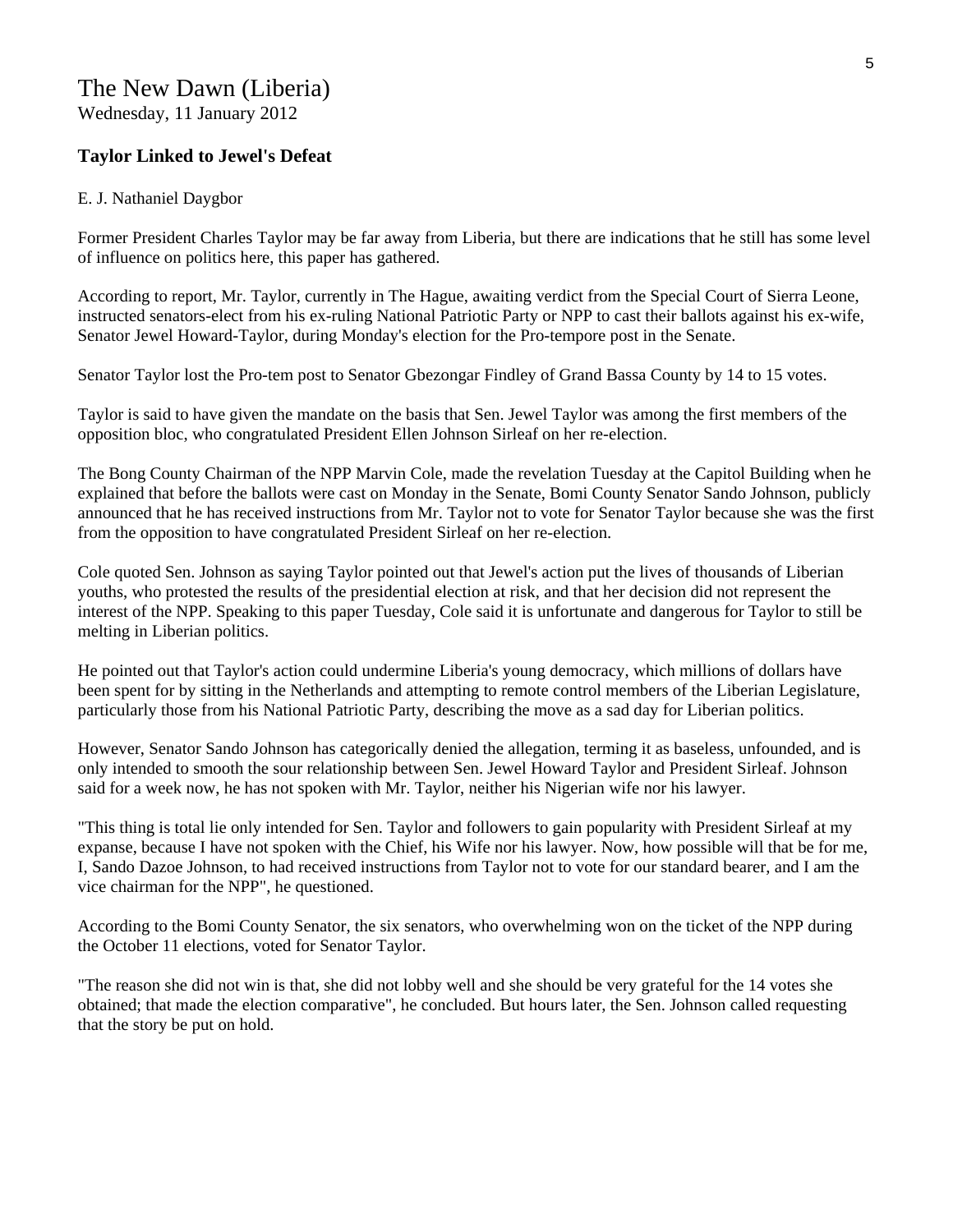#### **Senegal rejects Hissene Habre's extradition to Belgium**

Chad's then President Hissene Habre, in 1989 in Paris Chad sentenced Hissene Habre to death in absentia in 2008

 A Senegalese court has rejected a Belgian request to extradite Chad's ex-President Hissene Habre to face trial for alleged atrocities during his rule.

Mr Habre, 69, has been living in Senegal since he was ousted in 1990.

He is accused of killing and torturing tens of thousands of opponents between 1982 and 1990, charges he denies.



Senegal's president said this month he expected the extradition would be imminent - and the appeal court's decision was due to a procedural error.

Reed Brody, a lawyer with the US-based group Human Rights Watch which has backed the case against Mr Habre, said the ruling was not definitive.

He told the AFP news agency that the court said that "Belgium had not annexed the original arrest warrant and other papers" only photocopied versions.

"It leaves the door open to a fresh Belgian extradition request," he said.

After years of wrangling, the African Union recently urged Senegal to either put Mr Habre on trial or send him to a country which would do so.

Senegal arrested Mr Habre in 2005, after he was charged by Belgium with crimes against humanity and torture.

Alleged victims filed complaints under Belgium's universal jurisdiction law, which allows Brussels judges to prosecute human rights offences anywhere.

In 2008, he was sentenced to death in absentia for planning to overthrow Chad's government.

A 1992 Truth Commission in Chad accused him of being responsible for widespread torture and the death of 40,000 people during his eight-year rule.

Last year, Senegal stopped plans to repatriate Mr Habre to Chad following a plea from the UN.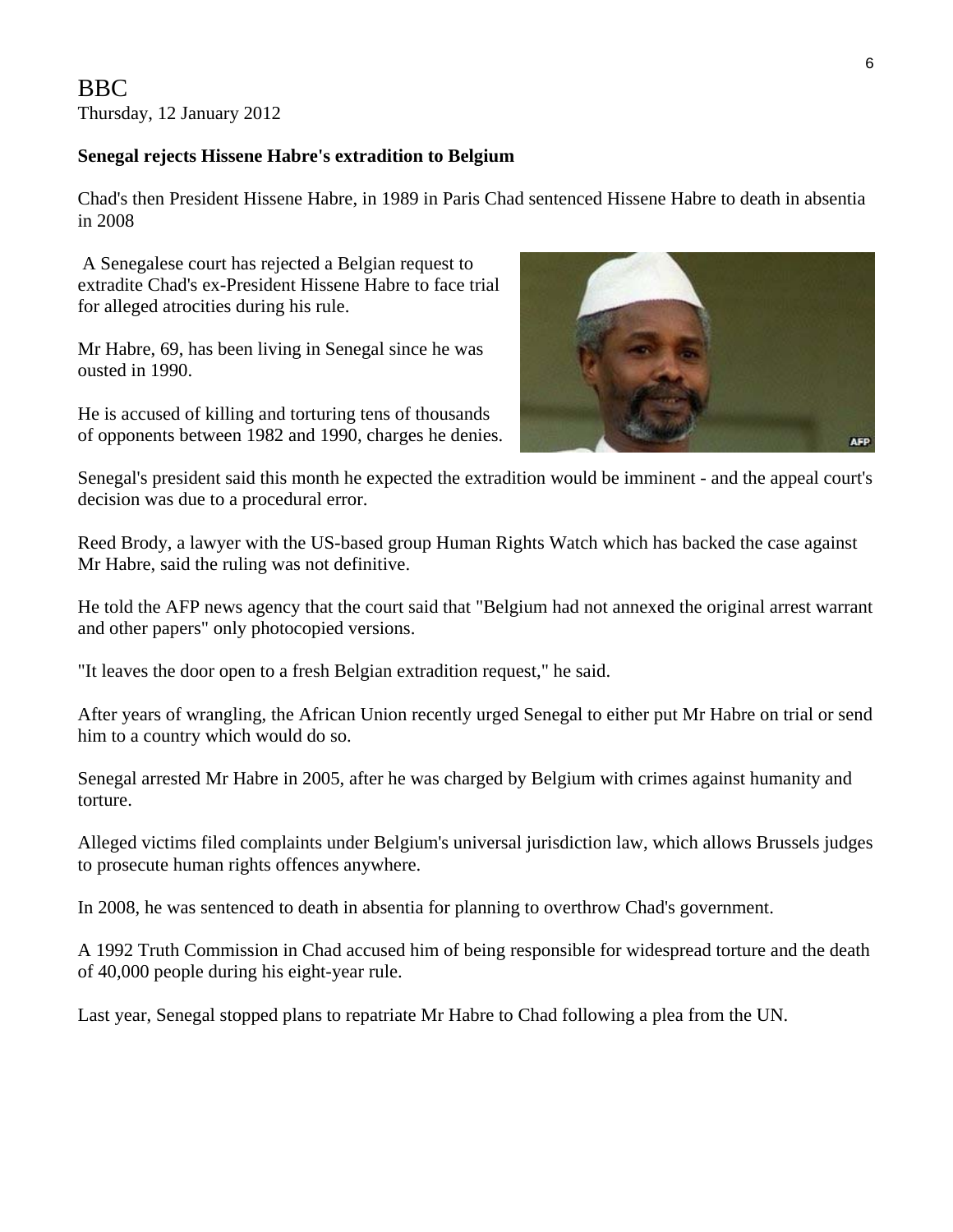BBC Tuesday, 10 January 2012

## **Rwanda genocide: Kagame 'cleared of Habyarimana crash'**



 Rwandan soldier looks at the human skulls belonging to victims at the genocide memorial in Bisesero, Rwanda, November 2nd 1999 Around 800,000 Tutsis and moderate Hutus were killed in Rwanda in 1994

A report has appeared to clear Rwanda's President Paul Kagame of orchestrating the 1994 assassination of the country's then-leader Juvenal Habyarimana.

The team - mandated by a French inquiry - visited the scene of the attack to work out the trajectory of the missile which shot down his plane.

The crash was one of the triggers that sparked the genocide.

An earlier French probe blamed Mr Kagame and his allies, but they say Hutu extremists killed Habyarimana.

Rwanda's government has welcomed the conclusions of this new report.

The plane crash on 6 April 1994 - in which Habyarimana and Burundi's leader died - triggered the genocide of 800,000 Tutsis and moderate Hutus in just 100 days.

The killings came to an end when the Tutsi-led Rwandan Patriot Front (RPF) rebel movement, headed by Mr Kagame, captured Rwanda's capital, Kigali.

#### **Elite presidential troops**

Correspondents say the court on Tuesday concluded that the missile was shot from a distance of up to 1km (more than half a mile) away from the plane, which was about to land at Kigali airport.

At the time this area was held by the Rwandan army - a unit of elite presidential troops.

The experts say it would be very difficult for forces loyal to Mr Kagame to be in this area and therefore shoot down the plane.

They concluded that it would have been much easier for Habyarimana's troops or French troops who were in the area to launch the missile.

In 2006, a French judge accused Mr Kagame and his allies of killing Habyarimana - an allegation he dismissed as "ridiculous" and which prompted him to break off relations with Paris for three years.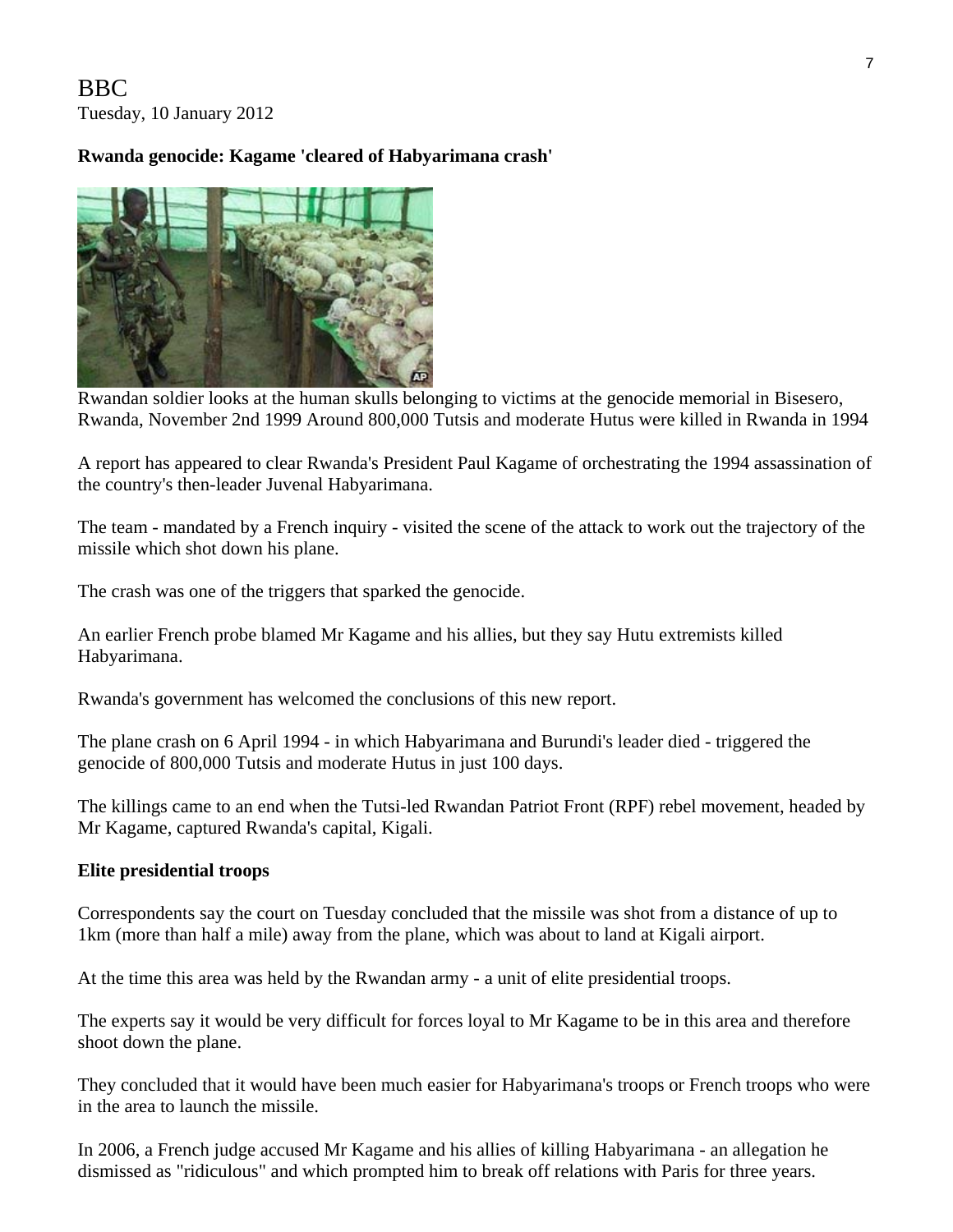Five years later, in 2011, a former senior ally of the president Theogene Rudasingwa - the RPF's secretary general and a major at the time of the genocide - also accused Mr Kagame. Mr Rudasingwa fell out with the president and now lives in exile in the US.

Mr Kagame has always insisted that Hutu hardliners - who considered Habyarimana too moderate - shot down the plane and blamed the RPF to provide a pretext for carrying out the premeditated slaughter.

Critics of the 2006 investigation said it failed to visit the area of the attack, or interview the nine highranking RPF officers it accused of involvement. It said the missile was shot from a distance of four kilometres away from the airport.

French judge Marc Trevidic headed this latest French inquiry, launched - with the full co-operation of the Rwandan authorities - towards the end of 2010 because the French crew of the plane also died.

The team has interviewed six of those accused in the 2006 report and conducted a forensic investigation. Two missiles specialists, two air accident experts, a pilot, two surveyors and a sound expert have reconstructed the sequence of the attack.

# **'Unhappy'**

Following this report, Judge Trevidic can either drop the affair or continue his investigations, which could result in a court case.

"Today's findings constitute vindication for Rwanda's long-held position on the circumstances surrounding events of April 1994," Rwanda's Foreign Minister Louise Mushikiwabo said in a statement.

The lawyer for the Habyarimana family said they are unhappy about the report's conclusions - questioning the credibility of the experts - and they still want someone to be found guilty.

"It does not matter where the shooting took place," Habyarimana's son Jean-Luc told the BBC's Great Lakes service.

"What matters is who fired the missile," he said.

Habyarimana's widow, Agathe, told the BBC that she wanted the French inquiry to find out who had bought the allegedly Russian missile that hit the plane - because that would help to identify those behind the attack.

Rwanda has historically been beset by ethnic tension. It worsened under Belgian colonial rule when the Tutsi minority enjoyed better jobs and better education than the Hutu majority.

At independence, following inter-ethnic violence, many thousands of Tutsis went into exile in Uganda from where they eventually launched a civil war in 1990.

A 1993 peace agreement was supposed to usher in a power-sharing government - but it did little to stop the unrest.